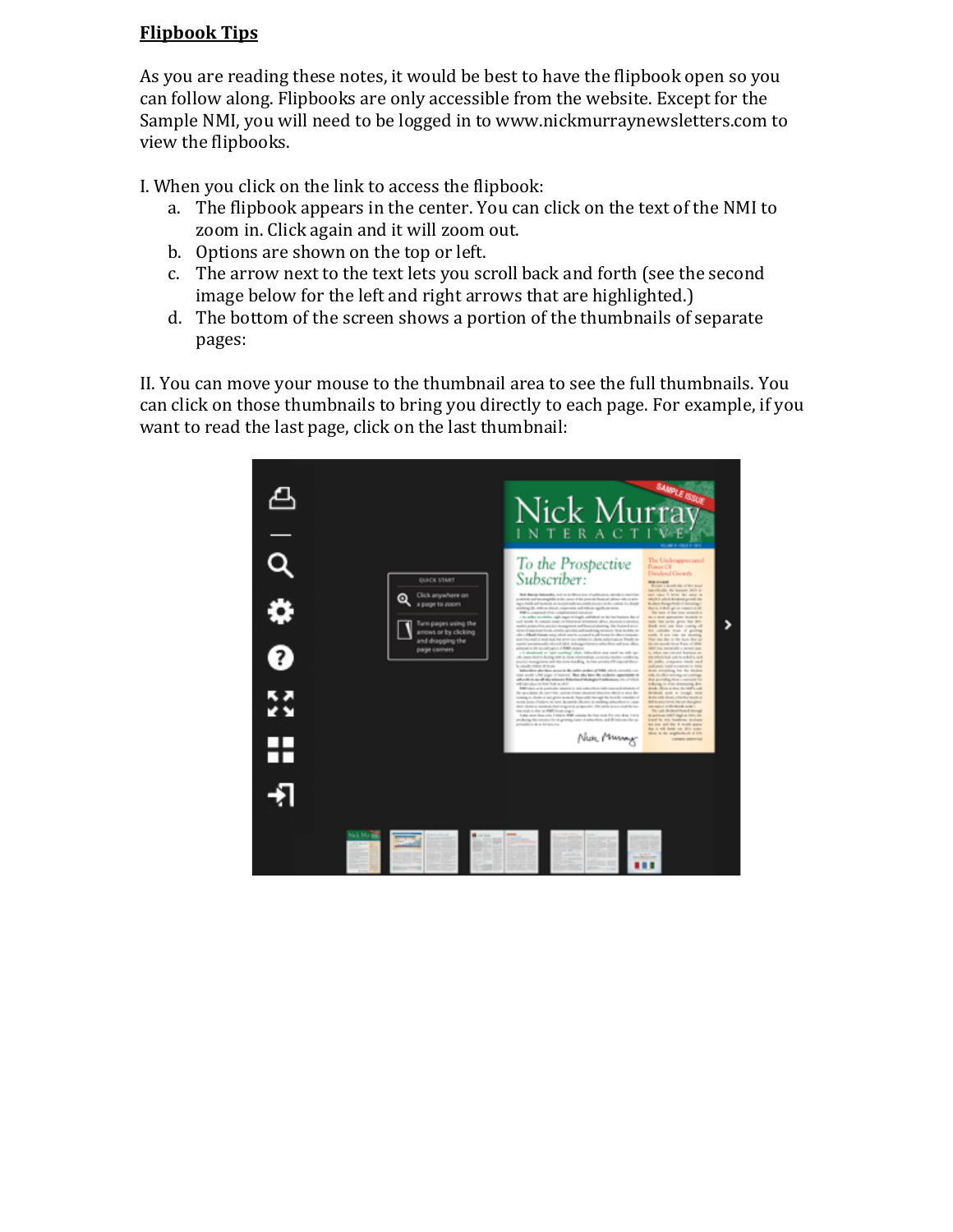III. The following are the options symbols, which appear on the left of the screen:



A. For flipbooks that are permissible to be **printed**, click on the print icon, select the desired pages, then click 'print'.

B. To **download,** click on the download icon, then select PC or MAC, then save the file.

## **Note that the Nick Murray e-books are not printable or downloadable.**

C. The **Search** option lets you search the document for a particular word(s) and take you to the page it's located on. If there are multiple instances of that word(s), it will list all the pages it found the word(s). Select the page you are interested in.

D. The **Settings** option lets you control the amount of zoom; click on the button you prefer. For example, if you want to see both the left and right pages at the same time (as in a book), click on 'Zoom to Double page.'

- To zoom in, click on the text. To zoom out, click again on the text.

- If you zoom in, you will see a black bar on the top of page, with a little button in the middle of the line. Slide that button back and forth with your mouse to adjust the size of the view.

| <b>Amount</b><br>ctive indexes, 1976-2013         |  |  |  |
|---------------------------------------------------|--|--|--|
|                                                   |  |  |  |
| <b>End Portfolio Value</b><br>(Price Return Only) |  |  |  |
| \$204,940                                         |  |  |  |
| \$10,952                                          |  |  |  |
|                                                   |  |  |  |
|                                                   |  |  |  |



FROM 11/14 ISSUE I have recently been struck, as by the veritable tsunami of "wh sor community, purporting to in business of the millennials, the  ${\bf v}$ other substrata of the population The unifying theme of these  $\mathfrak c$ need to adapt (if not radically a